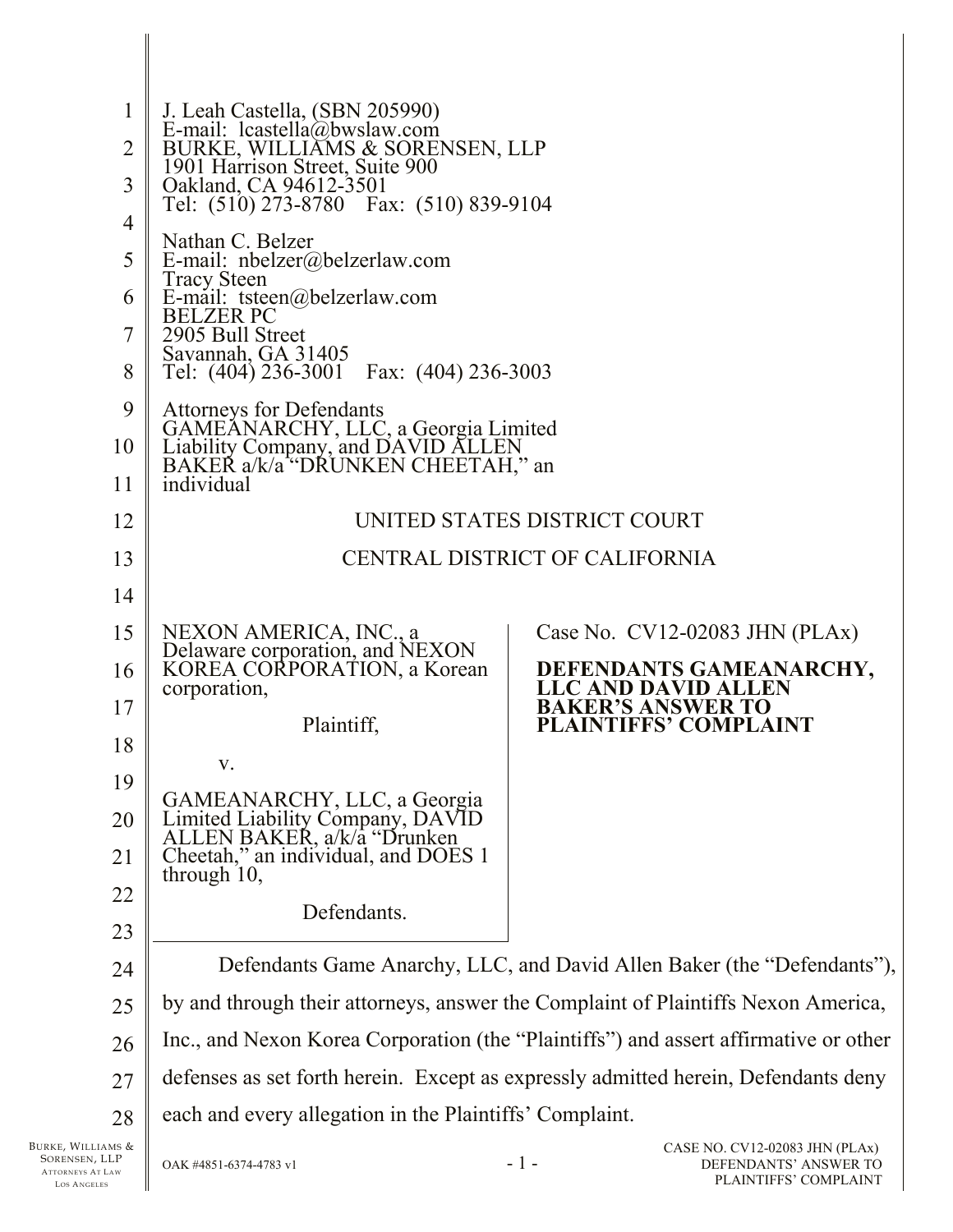Defendants respond to the numbered paragraphs of the Plaintiffs' Complaint as follows:

## **Preliminary Statement**

4 1. Defendants deny the allegations in the first sentence of this paragraph as they are without knowledge or information sufficient to form a belief about the truth of the allegations. Defendants deny the allegations in the second sentence of this paragraph as they contain legal conclusions to which no response is required. The remainder of this paragraph contains only a characterization of the Complaint, which speaks for itself, and to which no response is required.

10 11 12 2. Defendants deny the allegations in this paragraph as they lack knowledge or information sufficient to form a belief about the truth of the allegations.

13 14 15 16 17 3. Mr. Baker admits that he owns the registration of the domain name <www.gameanarchy.com>. Defendants admit that they maintain the website located at that domain name. Defendants admit that website offers certain forum and subscription services related to online video games. Defendants deny all other allegations in this paragraph.

18

19

1

2

3

5

6

7

8

9

4. Defendants deny the allegations in this paragraph.

## **Jurisdiction and Venue**

20 21 5. Paragraph 5 contains only a characterization of the Complaint, which speaks for itself, and to which no response is required.

22 23 6. Defendants deny that this Court has subject matter jurisdiction over the claims in Plaintiffs' Complaint.

24 25 26 27 28 7. Defendants deny the allegations in Paragraph 7. In particular, Defendants deny that this Court has personal jurisdiction over them. Defendants deny that a substantial part of the events giving rise to the Complaint occurred within the State of California. Defendants deny that they have purposefully directed any activities toward the State of California. Defendants deny they are doing or

BURKE, WILLIAMS & SORENSEN, LLP ATTORNEYS AT LAW LOS A NGELES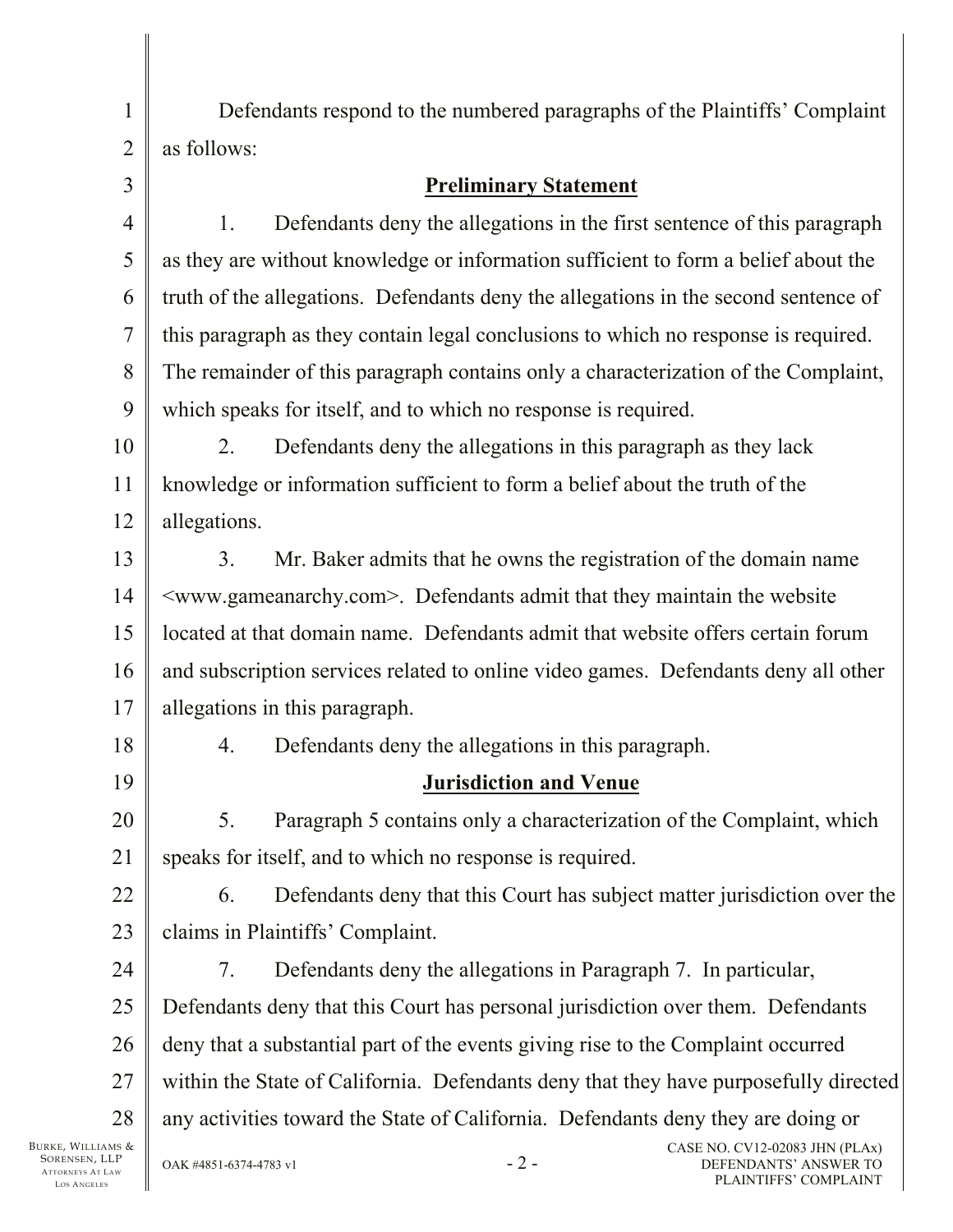BURKE, WILLIAMS & 1 2 3 4 5 6 7 8 9 10 11 12 13 14 15 16 17 18 19 20 21 22 23 24 25 26 27 28 OAK #4851-6374-4783 v1  $-3$  -CASE NO. CV12-02083 JHN (PLAx) have done business continuously in the State of California and this District. Defendants deny that they have committed wrongful acts in the State of California and this District. Defendants deny they have committed infringing acts causing damages and harmful effects in the State of California. Defendants deny that Nexon America, Inc., has its principal place of business in and conducts its U.S. operations from California as Defendants lack knowledge or information sufficient to form a belief about the truth of those averments. 8. Defendants deny the allegations set forth in this paragraph. **The Parties** 9. Defendants deny the allegations in this paragraph as they lack knowledge or information sufficient to form a belief about the truth of the allegations. 10. Defendants deny the allegations in this paragraph as they lack knowledge or information sufficient to form a belief about the truth of the allegations. 11. The allegations in this paragraph contain legal conclusions to which no response is required. To the extent that an answer is required, Defendants deny the allegations of this paragraph. 12. Defendants deny the allegations in this paragraph with respect to Defendants. Defendants deny the allegations in this paragraph as to other defendants in the Plaintiffs' Complaint because Defendants lack knowledge or information sufficient to form a belief about the truth of the allegations. 13. Defendants admit that Game Anarchy, LLC, is a limited liability company organized under the laws of the State of Georgia. Mr. Baker admits that he is the registered owner of the domain name <www.gamearchy.com>. 14. Defendants admit that David Allen Baker is an individual residing in Georgia, but deny that he is residing in Statesboro, Georgia. Defendants admit that Mr. Baker is the sole owner and shareholder of Game Anarchy, LLC. Defendants

SORENSEN, LLP ATTORNEYS AT LAW LOS A NGELES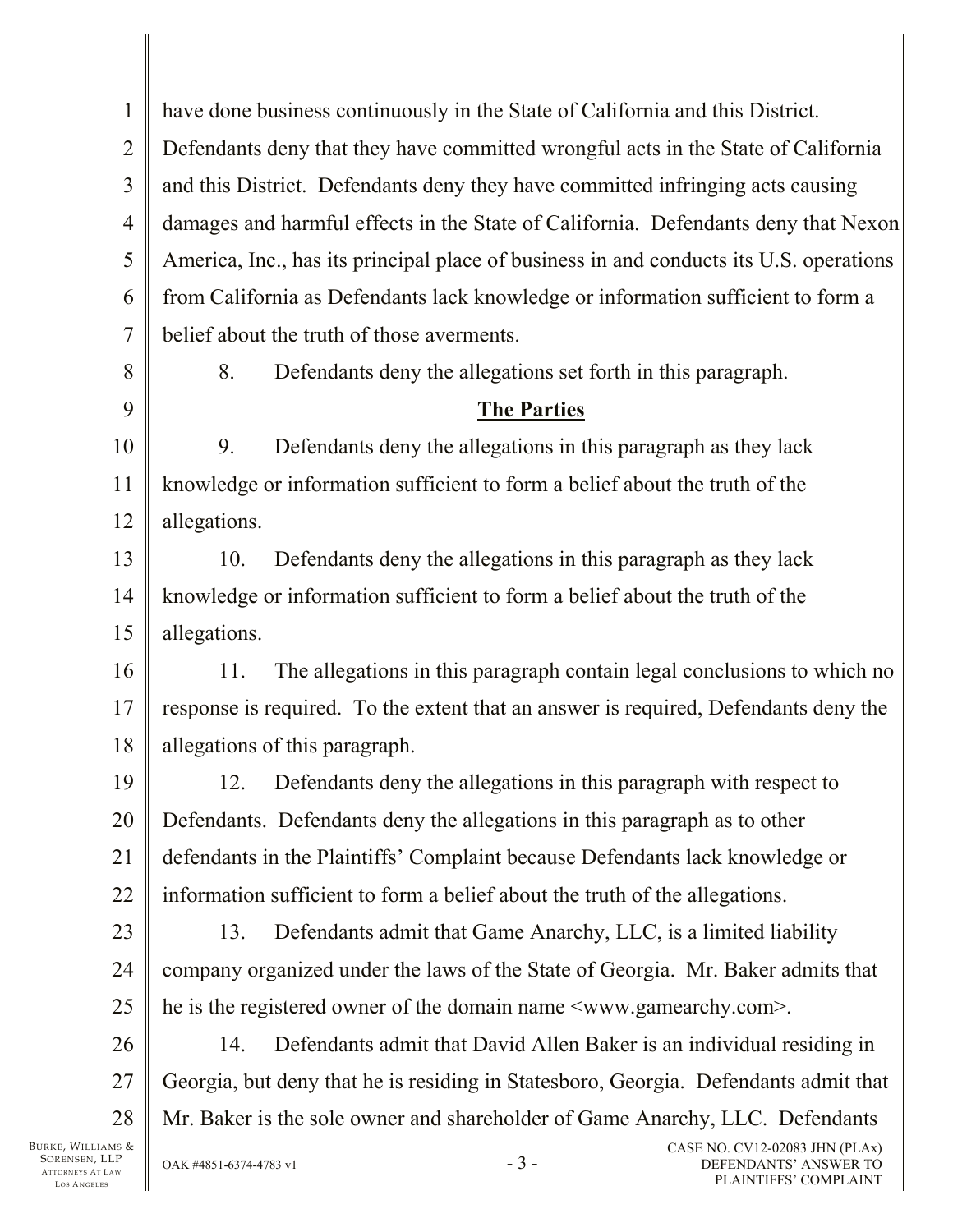1 2 3 4 5 6 7 8 9 deny that Mr. Baker created the "hacks" at issue in the Complaint because they lack knowledge or information sufficient to form a belief about the truth of that allegation. Defendants admit that Mr. Baker has some responsibility for operating and administering the website located at <www.gameanarchy.com>, but deny that Mr. Baker is primarily responsible for these services. Except as otherwise stated in this paragraph, Defendants deny allegations in this paragraph regarding the "GameAnarchy Website" because they lack knowledge or information sufficient to form a belief about the truth of that allegation. 15. Defendants admit that certain users of the website accessed via the

10 11 12 13 domain name <www.gameanarchy.com> use the aliases "Flamez," "Lord Eternal," and "Stealth." Defendants deny the remainder of the allegations in this paragraph as Defendants lack knowledge or information sufficient to form a belief about the truth of the allegations.

14 15 16 16. Defendants deny the allegations in this paragraph as Defendants lack knowledge or information sufficient to form a belief about the truth of the allegations.

## **Facts Applicable to All Claims Nexon's Combat Arms Computer Game**

19 20 21 22 17. The first two sentences of this paragraph contain legal conclusions to which no response is required. Defendants deny the remaining allegations in this paragraph as Defendants lack knowledge or information sufficient to form a belief about the truth of the allegations.

23 24 25 18. To the extent this paragraph contains any claims for relief or avers any facts in support of a claim to which an answer is required, Defendants lack knowledge or information sufficient to form a belief regarding their truth.

26 27 28 19. To the extent this paragraph contains any claims for relief or avers any facts in support of a claim to which an answer is required, Defendants lack knowledge or information sufficient to form a belief regarding their truth.

BURKE, WILLIAMS & SORENSEN, LLP ATTORNEYS AT LAW LOS A NGELES

17

18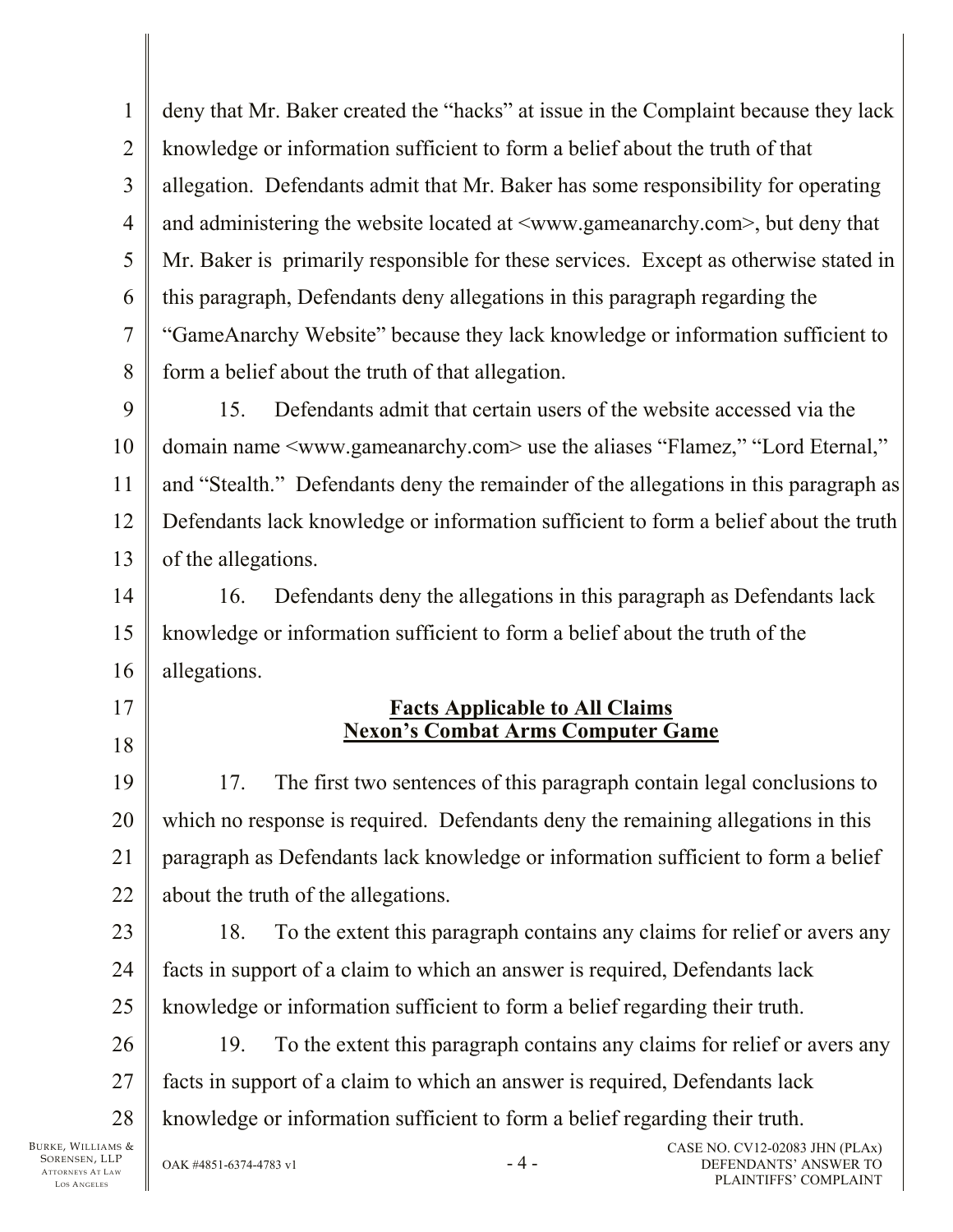1 2 3 20. To the extent this paragraph contains any claims for relief or avers any facts in support of a claim to which an answer is required, Defendants lack knowledge or information sufficient to form a belief regarding their truth.

## **Nexon's Anti-Hacking Measures**

21. To the extent this paragraph contains any claims for relief or avers any facts in support of a claim to which an answer is required, Defendants lack knowledge or information sufficient to form a belief regarding their.

8 9 10 22. To the extent this paragraph contains any claims for relief or avers any facts in support of a claim to which an answer is required, Defendants lack knowledge or information sufficient to form a belief regarding their truth.

11 12 13 23. To the extent this paragraph contains any claims for relief or avers any facts in support of a claim to which an answer is required, Defendants lack knowledge or information sufficient to form a belief regarding their truth.

14 15 16 24. To the extent this paragraph contains any claims for relief or avers any facts in support of a claim to which an answer is required, Defendants lack knowledge or information sufficient to form a belief regarding their truth.

17 18 19 20 21 25. Defendants deny the allegations in this paragraph as Defendants lack knowledge or information sufficient to form a belief about the truth of the allegations to the extent this paragraph contains any claims for relief or avers any facts in support of a claim to which an answer is required, Defendants lack knowledge or information sufficient to form a belief regarding their truth.

22 23 24 26. To the extent this paragraph contains any claims for relief or avers any facts in support of a claim to which an answer is required, Defendants lack knowledge or information sufficient to form a belief regarding their truth.

25 26 27 28 27. To the extent this paragraph contains any claims for relief or avers any facts in support of a claim to which an answer is required, Defendants lack knowledge or information sufficient to form a belief regarding their truth. To the extent this paragraph contains implicit allegations that Defendants knew of,

BURKE, WILLIAMS & SORENSEN, LLP ATTORNEYS AT LAW LOS A NGELES

4

5

6

7

 $0$ AK #4851-6374-4783 v1  $-$  5 -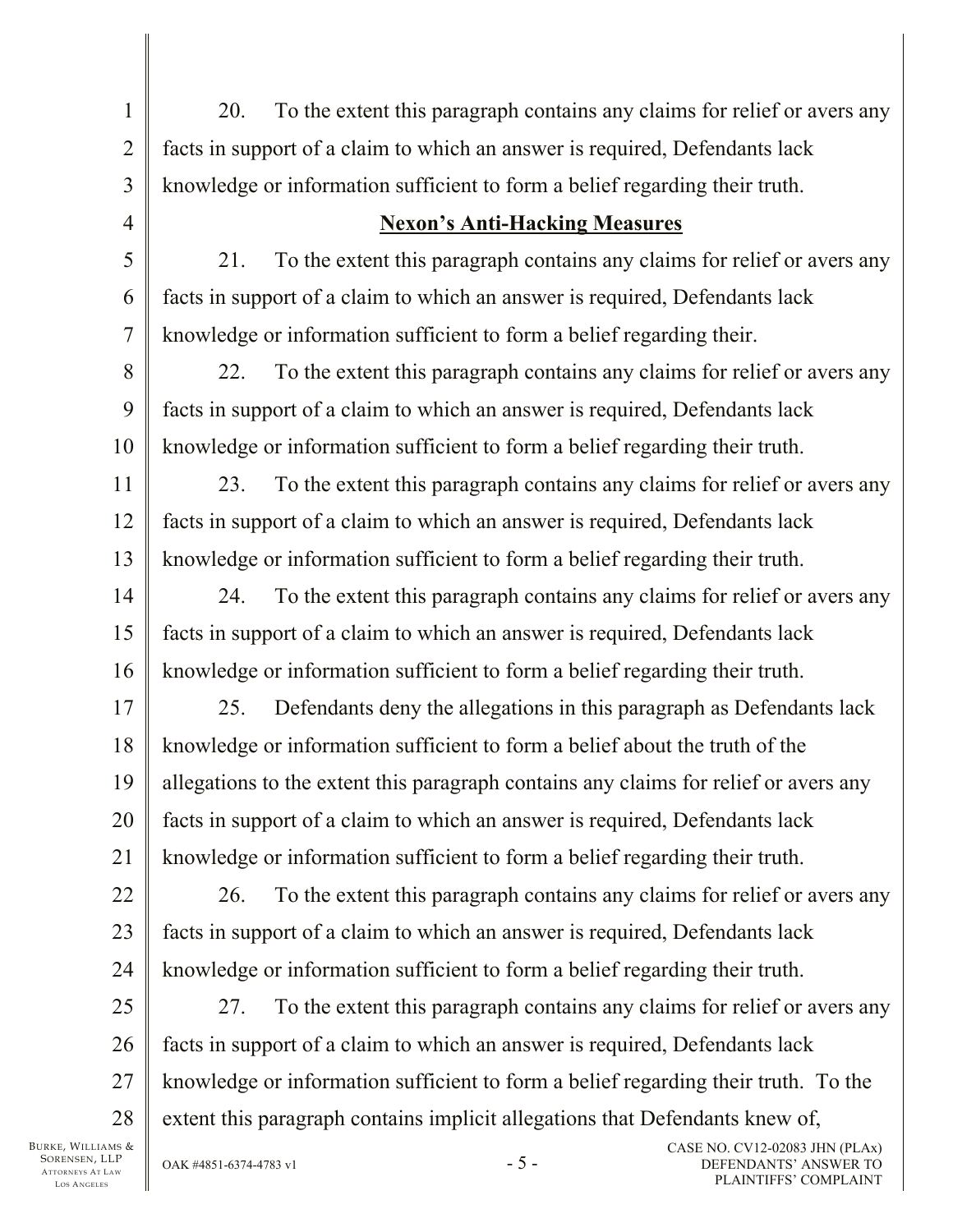reviewed, or consented to any "Terms of Use" or "End User License Agreement" provided by either Plaintiff in connection with "Combat Arms," Defendants deny those allegations.

3 4

7

8

1

2

5 6 9 10 28. To the extent this paragraph contains any claims for relief or avers any facts in support of a claim to which an answer is required, Defendants lack knowledge or information sufficient to form a belief regarding their truth. To the extent this paragraph contains implicit allegations that Defendants knew of, reviewed, or consented to any "Terms of Use" or "End User License Agreement" provided by either Plaintiff in connection with "Combat Arms," Defendants deny those allegations.

11 12 13 14 15 16 17 18 29. To the extent the first sentence of this paragraph contains any claims for relief or avers any facts in support of a claim to which an answer is required, Defendants lack knowledge or information sufficient to form a belief regarding their truth: Defendants deny the allegations in this paragraph as Defendants lack knowledge or information sufficient to form a belief about the truth of the allegations. This second sentence of this paragraph contains a conclusion of law to which no response is required, but to the extent it requires an answer, Defendants lack knowledge or information sufficient to form a belief regarding its truth.

19 20 21 22 23 24 30. Defendants admit that Mr. Baker is the registered owner of the domain name <www.gameanarchy.com>. Defendants admit that the website that can be accessed via the domain name <www.gameanarchy.com> allows users to subscribe to private forums. As to the other allegations contained in this paragraph, Defendants deny the allegations in this paragraph as Defendants lack knowledge or information sufficient to form a belief about the truth of the allegations.

25 26 27 28 31. Defendants admit that the website that can be accessed via the domain name  $\leq$ www.gameanarchy.com> allows users to subscribe to private forums. Defendants deny that they have enabled users of such website to "inject" software into the "Combat Arms" video game. Defendants deny the remaining allegations

BURKE, WILLIAMS & SORENSEN, LLP ATTORNEYS AT LAW LOS A NGELES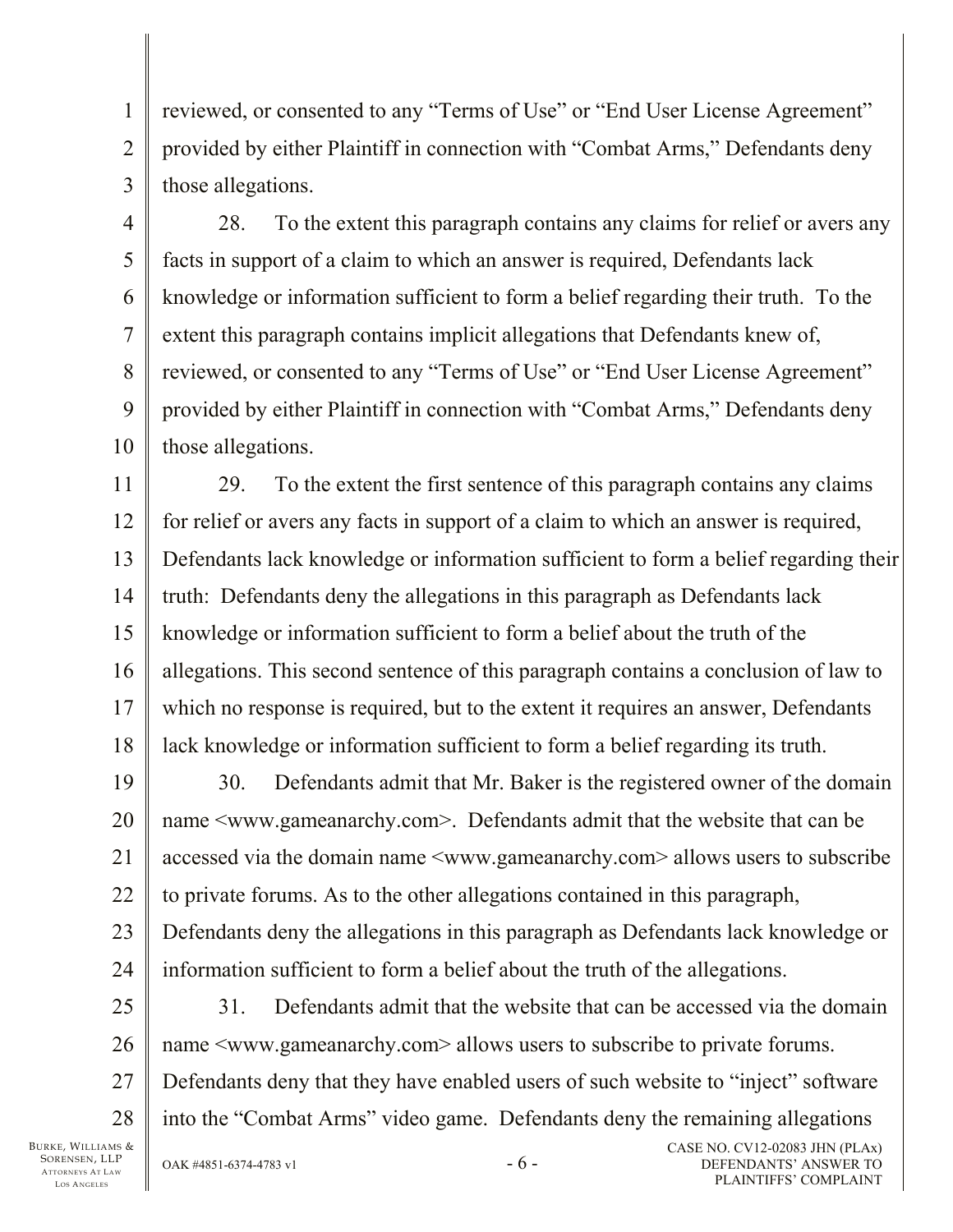contained in this paragraph, in particular, Defendants deny that they have enabled users of such website to modify the "Combat Arms" video game.

32. Except as explicitly admitted elsewhere in this Answer, Defendants deny the allegations in this paragraph as Defendants lack knowledge or information sufficient to form a belief about the truth of the allegations.

6 7 8 9 10 33. Defendants deny that they provide any service, software, or other product or service that allows users to modify or hack into the "Combat Arms" video game. To the extent this paragraph contains other allegations, Defendants deny the allegations in this paragraph as Defendants lack knowledge or information sufficient to form a belief about the truth of the allegations.

11 12 13 34. Except to the extent explicitly admitted elsewhere in this Answer, Defendants deny the allegations contained in this paragraph because they lack the knowledge or information sufficient to form a belief about such allegations.

14 15 16 35. Except to the extent explicitly admitted elsewhere in this Answer, Defendants deny the allegations contained in this paragraph because they lack the knowledge or information sufficient to form a belief about such allegations.

17 18 19 36. Except to the extent explicitly admitted elsewhere in this Answer, Defendants deny the allegations contained in this paragraph because they lack the knowledge or information sufficient to form a belief about such allegations.

20 21 22 23 24 37. Defendants deny that they provide any service, software, or other product or service that allows users to modify or hack into the "Combat Arms" video game. Except to the extent explicitly admitted elsewhere in this Answer, Defendants deny the remaining allegations contained in this paragraph because they lack the knowledge or information sufficient to form a belief about such allegations.

25 26 27 28 38. Defendants deny that they knew of, reviewed, or consented to any "Terms of Use" or "End User License Agreement" provided by either Plaintiff in connection with the "Combat Arms" video game. Defendants deny that they disassembled, decompiled, or otherwise reverse engineered portions of the Combat

BURKE, WILLIAMS & SORENSEN, LLP ATTORNEYS AT LAW LOS A NGELES

1

2

3

4

5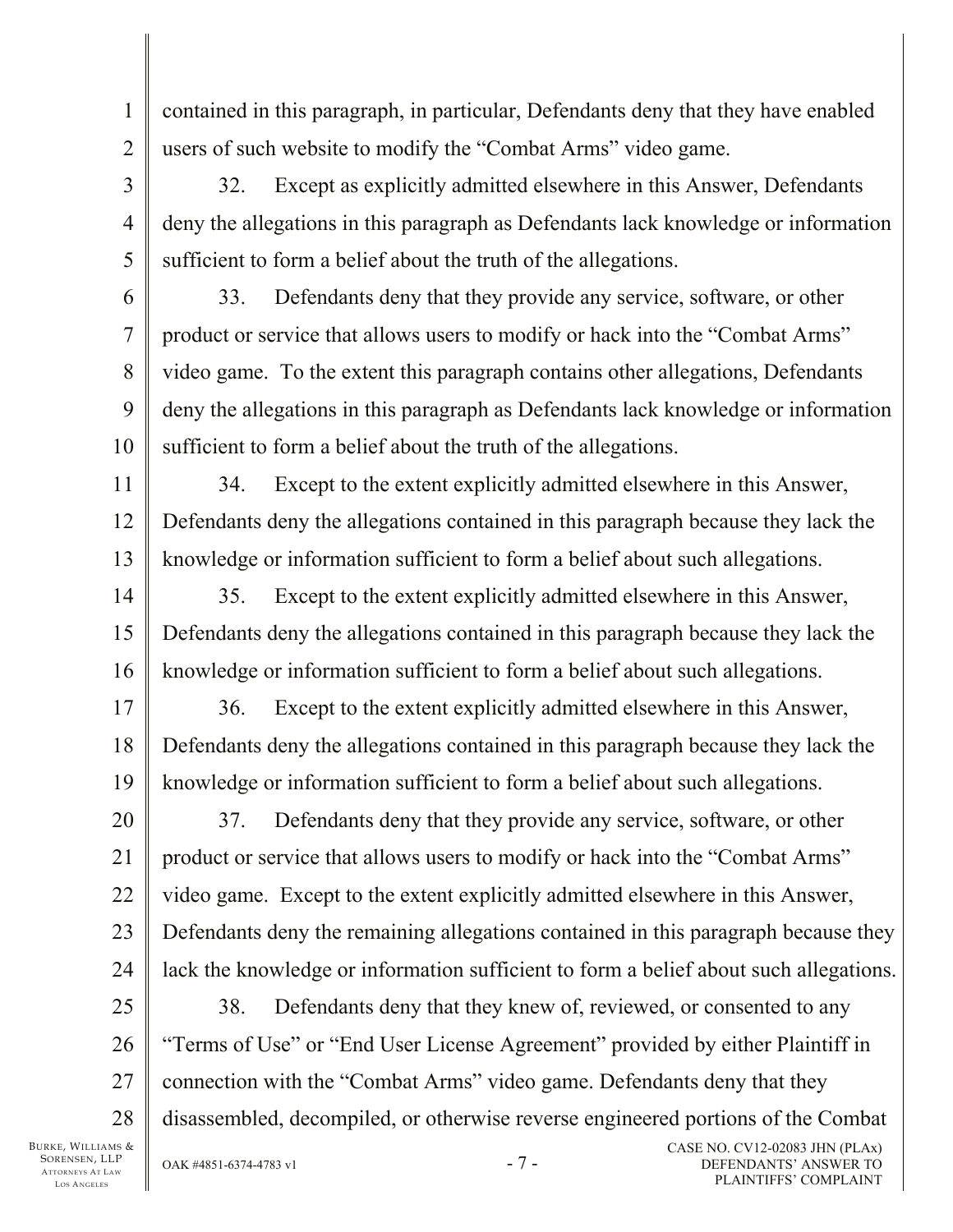1 2 3 4 5 6 7 8 9 10 11 12 13 14 15 16 17 18 19 20 21 22 23 24 25 26 27 28 Arms client and server software. Defendants deny that they used or created specialized software to circumvent protections contained within in the "Combat Arms" video game. To the extent this paragraph contains additional allegations, Defendants deny the allegations in this paragraph as Defendants lack knowledge or information sufficient to form a belief about the truth of the allegations. 39. Defendants deny that they used or created specialized software to circumvent or bypass HackShield in any way. To the extent this paragraph contains additional allegations, Defendants deny the allegations in this paragraph as Defendants lack knowledge or information sufficient to form a belief about the truth of the allegations. 40. Defendants deny the allegations in this paragraph as Defendants lack knowledge or information sufficient to form a belief about the truth of the allegations. **Defendants' Willful Infringement** 41. Defendants deny the allegations contained in this paragraph. 42. Defendants deny the allegations contained in this paragraph. 43. Defendants deny the allegations contained in this paragraph. **The Harm to Nexon from Defendants' Conduct** 44. Defendants deny the allegations contained in this paragraph. 45. Defendants deny that have irreparably harmed the ability of Nexon's legitimate customers to enjoy and participate in the competitive online experience. Defendants deny the allegations in the remainder of this paragraph as Defendants lack knowledge or information sufficient to form a belief about the truth of those allegations. 46. Defendants deny the allegations contained in this paragraph. 47. Defendants deny the allegations contained in this paragraph. 48. Defendants deny the allegations contained in this paragraph. ///

BURKE, WILLIAMS & SORENSEN, LLP ATTORNEYS AT LAW LOS A NGELES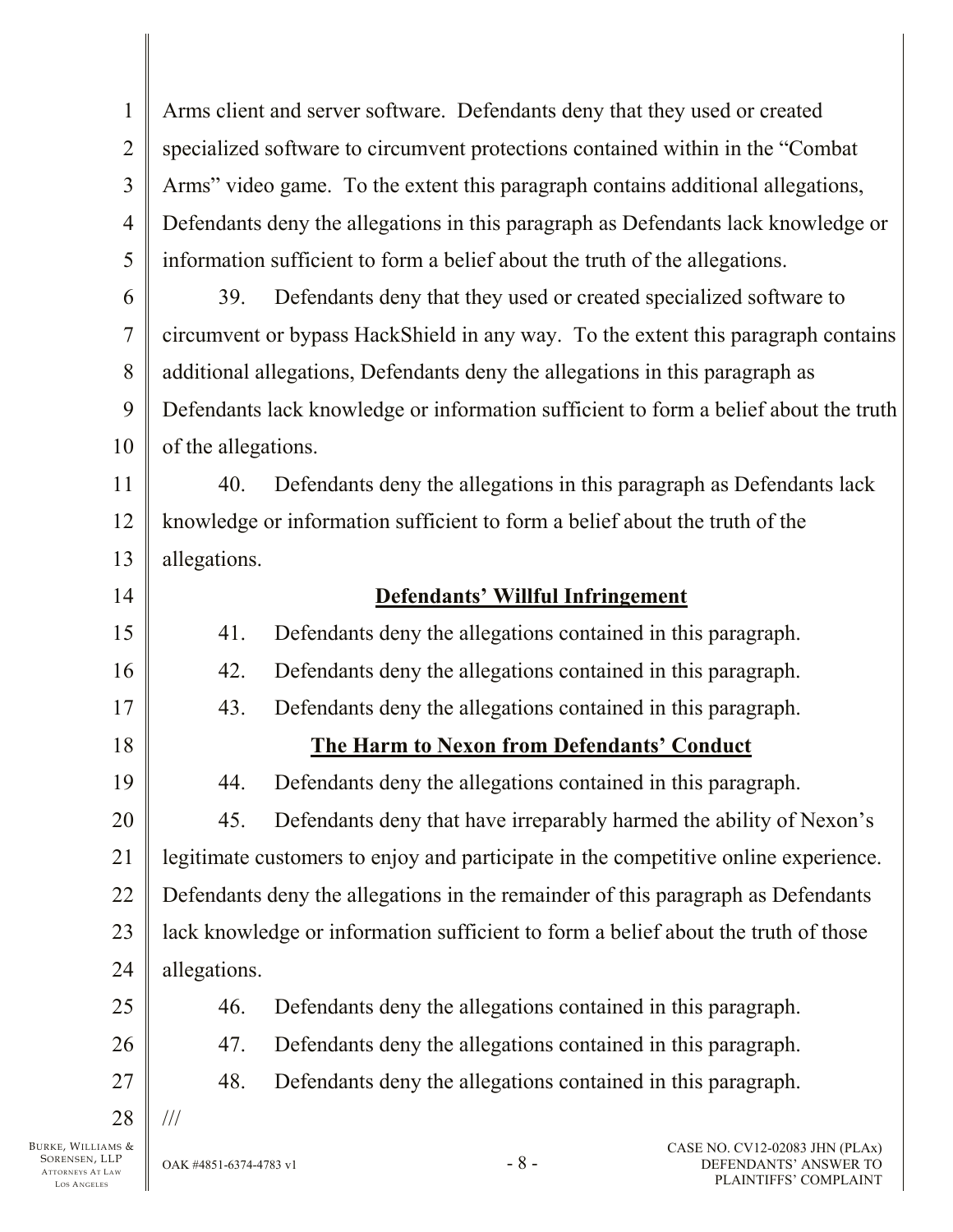| $\mathbf{1}$                       | TOUNT I<br><b>Direct Copyright Infringement</b>                              |                                                              |                                                                 |                                                                                     |  |
|------------------------------------|------------------------------------------------------------------------------|--------------------------------------------------------------|-----------------------------------------------------------------|-------------------------------------------------------------------------------------|--|
| $\overline{c}$                     |                                                                              |                                                              |                                                                 |                                                                                     |  |
| 3                                  | 49.                                                                          |                                                              |                                                                 | This paragraph does not set forth a claim for relief or aver facts in               |  |
| $\overline{4}$                     |                                                                              | support of a claim to which an answer is required.           |                                                                 |                                                                                     |  |
| 5                                  | 50.                                                                          |                                                              | This paragraph states a legal conclusion for which no answer is |                                                                                     |  |
| 6                                  |                                                                              |                                                              |                                                                 | required. To the extent that an answer is required, Defendants deny the allegations |  |
| $\overline{7}$                     | of this paragraph.                                                           |                                                              |                                                                 |                                                                                     |  |
| 8                                  | 51.                                                                          | Defendants deny the allegations contained in this paragraph. |                                                                 |                                                                                     |  |
| 9                                  | 52.                                                                          | Defendants deny the allegations contained in this paragraph. |                                                                 |                                                                                     |  |
| 10                                 | 53.                                                                          | Defendants deny the allegations contained in this paragraph. |                                                                 |                                                                                     |  |
| 11                                 | 54.                                                                          |                                                              | Defendants deny the allegations contained in this paragraph.    |                                                                                     |  |
| 12                                 | 55.                                                                          |                                                              | Defendants deny the allegations contained in this paragraph.    |                                                                                     |  |
| 13                                 | 56.                                                                          | Defendants deny the allegations contained in this paragraph. |                                                                 |                                                                                     |  |
| 14                                 | <b>COUNT II</b>                                                              |                                                              |                                                                 |                                                                                     |  |
| 15                                 | <b>Inducement to Infringe Copyright</b>                                      |                                                              |                                                                 |                                                                                     |  |
| 16                                 | This paragraph does not set forth a claim for relief or aver facts in<br>57. |                                                              |                                                                 |                                                                                     |  |
| 17                                 | support of a claim to which an answer is required.                           |                                                              |                                                                 |                                                                                     |  |
| 18                                 | Defendants deny the allegations contained in this paragraph.<br>58.          |                                                              |                                                                 |                                                                                     |  |
| 19                                 | 59.                                                                          |                                                              | Defendants deny the allegations contained in this paragraph.    |                                                                                     |  |
| 20                                 | 60.                                                                          |                                                              | Defendants deny the allegations contained in this paragraph.    |                                                                                     |  |
| 21                                 | 61.                                                                          |                                                              | Defendants deny the allegations contained in this paragraph.    |                                                                                     |  |
| 22                                 | 62.                                                                          |                                                              | Defendants deny the allegations contained in this paragraph.    |                                                                                     |  |
| 23                                 | 63.<br>Defendants deny the allegations contained in this paragraph.          |                                                              |                                                                 |                                                                                     |  |
| 24                                 | 64.<br>Defendants deny the allegations contained in this paragraph.          |                                                              |                                                                 |                                                                                     |  |
| 25                                 | <b>COUNT III</b>                                                             |                                                              |                                                                 |                                                                                     |  |
| 26                                 | <b>Contributory Copyright Infringement</b>                                   |                                                              |                                                                 |                                                                                     |  |
| 27                                 | 65.                                                                          |                                                              |                                                                 | This paragraph does not set forth a claim for relief or aver facts in               |  |
| 28                                 | support of a claim to which an answer is required.                           |                                                              |                                                                 |                                                                                     |  |
| Burke, Williams &<br>SORENSEN, LLP | $-9-$<br>OAK #4851-6374-4783 v1                                              |                                                              |                                                                 | CASE NO. CV12-02083 JHN (PLAx)<br>DEFENDANTS' ANSWER TO                             |  |

 $\parallel$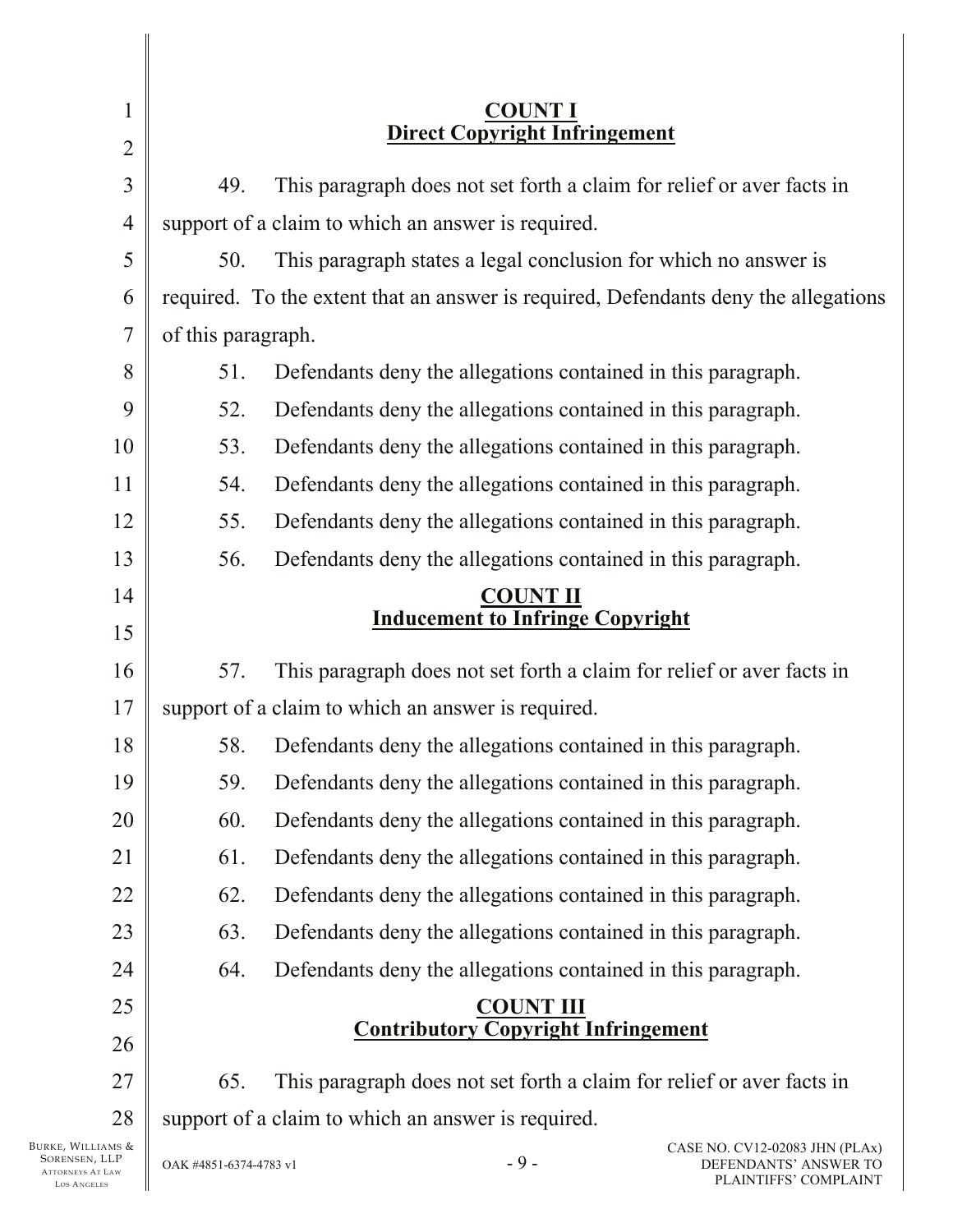| $\mathbf{1}$         | 66.                                                                               | Defendants deny that they have provided any persons the ability to    |  |  |
|----------------------|-----------------------------------------------------------------------------------|-----------------------------------------------------------------------|--|--|
| $\overline{2}$       | create derivative works of the "Combat Arms" video game. To the extent this       |                                                                       |  |  |
| 3                    | paragraph contains other allegations, Defendants deny the allegations in this     |                                                                       |  |  |
| $\overline{4}$       | paragraph as Defendants lack knowledge or information sufficient to form a belief |                                                                       |  |  |
| 5                    | about the truth of the allegations.                                               |                                                                       |  |  |
| 6                    | 67.                                                                               | Defendants deny the allegations contained in this paragraph.          |  |  |
| $\overline{7}$       | 68.                                                                               | Defendants deny the allegations contained in this paragraph.          |  |  |
| 8                    | 69.                                                                               | Defendants deny the allegations contained in this paragraph.          |  |  |
| 9                    | 70.<br>Defendants deny the allegations contained in this paragraph.               |                                                                       |  |  |
| 10                   | Defendants deny the allegations contained in this paragraph.<br>71.               |                                                                       |  |  |
| 11                   | 72.                                                                               | Defendants deny the allegations contained in this paragraph.          |  |  |
| 12                   | <b>COUNT IV</b>                                                                   |                                                                       |  |  |
| 13                   |                                                                                   | <b>Vicarious Copyright Infringement</b>                               |  |  |
| 14                   | 73.                                                                               | This paragraph does not set forth a claim for relief or aver facts in |  |  |
| 15                   | support of a claim to which an answer is required.                                |                                                                       |  |  |
| 16                   | 74.                                                                               | Defendants deny that they have provided any persons the ability to    |  |  |
| 17                   | create derivative works of the "Combat Arms" video game. To the extent this       |                                                                       |  |  |
| 18                   | paragraph contains other allegations, Defendants deny the allegations in this     |                                                                       |  |  |
| 19                   | paragraph as Defendants lack knowledge or information sufficient to form a belief |                                                                       |  |  |
| 20                   | about the truth of the allegations.                                               |                                                                       |  |  |
| 21                   | 75.                                                                               | Defendants deny the allegations contained in this paragraph.          |  |  |
| 22                   | 76.                                                                               | Defendants deny the allegations contained in this paragraph.          |  |  |
| 23                   | 77.                                                                               | Defendants deny the allegations contained in this paragraph.          |  |  |
| 24                   | 78.                                                                               | Defendants deny the allegations contained in this paragraph.          |  |  |
| 25                   | 79.                                                                               | Defendants deny the allegations contained in this paragraph.          |  |  |
| 26                   | 80.                                                                               | Defendants deny the allegations contained in this paragraph.          |  |  |
| 27                   | $\frac{1}{1}$                                                                     |                                                                       |  |  |
| 28                   | $\frac{1}{1}$                                                                     |                                                                       |  |  |
| AMS &<br>${\rm LLP}$ | OAK #4851-6374-4783 v1                                                            | CASE NO. CV12-02083 JHN (PLAx)<br>$-10-$<br>DEFENDANTS' ANSWER TO     |  |  |

BURKE, WILLIAMS & SORENSEN, LLP ATTORNEYS AT LAW LOS A NGELES

 $\parallel$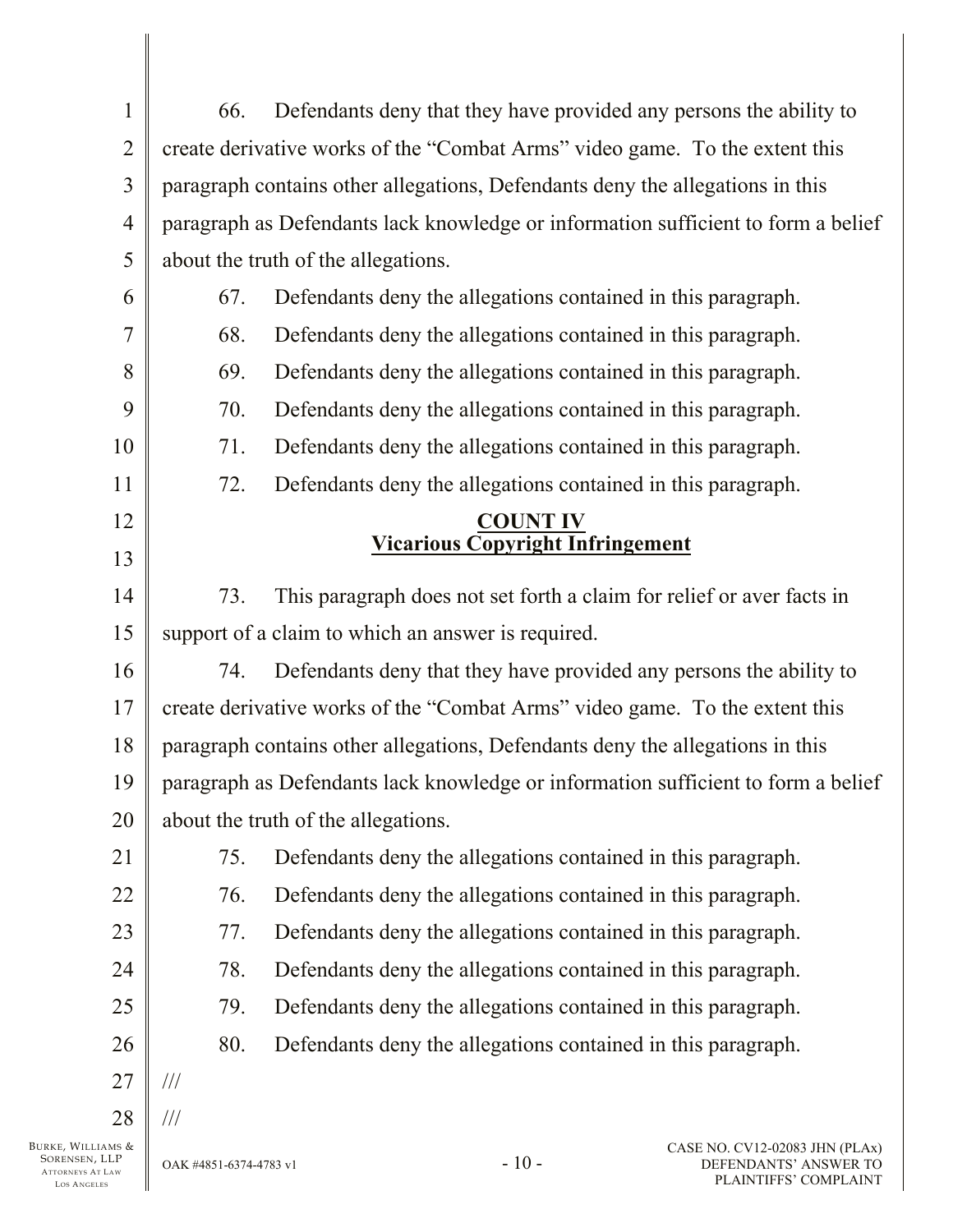| $\mathbf{1}$<br>$\overline{2}$                                                                                                                        | <b>COUNT V</b><br><b>Trafficking in Circumvention Devices</b>                       |  |  |  |
|-------------------------------------------------------------------------------------------------------------------------------------------------------|-------------------------------------------------------------------------------------|--|--|--|
| $\overline{3}$                                                                                                                                        | This paragraph does not set forth a claim for relief or aver facts in<br>81.        |  |  |  |
| $\overline{4}$                                                                                                                                        | support of a claim to which an answer is required.                                  |  |  |  |
|                                                                                                                                                       | 82.                                                                                 |  |  |  |
| 5                                                                                                                                                     | This paragraph states a legal conclusion for which no answer is                     |  |  |  |
| 6                                                                                                                                                     | required. To the extent that an answer is required, Defendants deny the allegations |  |  |  |
| $\overline{7}$                                                                                                                                        | of this paragraph.                                                                  |  |  |  |
| 8                                                                                                                                                     | 83.<br>Defendants deny the allegations contained in this paragraph.                 |  |  |  |
| 9                                                                                                                                                     | 84.<br>Defendants deny the allegations contained in this paragraph.                 |  |  |  |
| 10                                                                                                                                                    | 85.<br>Defendants deny the allegations contained in this paragraph.                 |  |  |  |
| 11                                                                                                                                                    | 86.<br>Defendants deny the allegations contained in this paragraph.                 |  |  |  |
| 12                                                                                                                                                    | 87.<br>Defendants deny the allegations contained in this paragraph.                 |  |  |  |
| 13                                                                                                                                                    | 88.<br>Defendants deny the allegations contained in this paragraph.                 |  |  |  |
| 14                                                                                                                                                    | 89.<br>Defendants deny the allegations contained in this paragraph.                 |  |  |  |
| 15                                                                                                                                                    | Defendants deny the allegations contained in this paragraph.<br>90.                 |  |  |  |
| 16                                                                                                                                                    | 91.<br>Defendants deny the allegations contained in this paragraph.                 |  |  |  |
| 17                                                                                                                                                    | 92.<br>Defendants deny the allegations contained in this paragraph.                 |  |  |  |
| 18                                                                                                                                                    | 93.<br>Defendants deny the allegations contained in this paragraph.                 |  |  |  |
| 19                                                                                                                                                    | <b>COUNT VI</b>                                                                     |  |  |  |
| 20                                                                                                                                                    | <b>Unlawful Circumvention</b>                                                       |  |  |  |
| 21                                                                                                                                                    | This paragraph does not set forth a claim for relief or aver facts in<br>94.        |  |  |  |
| 22                                                                                                                                                    | support of a claim to which an answer is required.                                  |  |  |  |
| 23                                                                                                                                                    | This paragraph states a legal conclusion for which no answer is<br>95.              |  |  |  |
| 24                                                                                                                                                    | required. To the extent that an answer is required, Defendants deny the allegations |  |  |  |
| 25                                                                                                                                                    | of this paragraph.                                                                  |  |  |  |
| 26                                                                                                                                                    | Defendants deny the allegations contained in this paragraph.<br>96.                 |  |  |  |
| 27                                                                                                                                                    | 97.<br>Defendants deny the allegations contained in this paragraph.                 |  |  |  |
| 28                                                                                                                                                    | 98.<br>Defendants deny the allegations contained in this paragraph.                 |  |  |  |
| CASE NO. CV12-02083 JHN (PLAx)<br>Burke, Williams &<br>SORENSEN, LLP<br>$-11-$<br>DEFENDANTS' ANSWER TO<br>OAK #4851-6374-4783 v1<br>ATTORNEYS AT LAW |                                                                                     |  |  |  |

ATTORNEYS  $\parallel$ LOS A NGELES

 $\mathbf{l}$ Π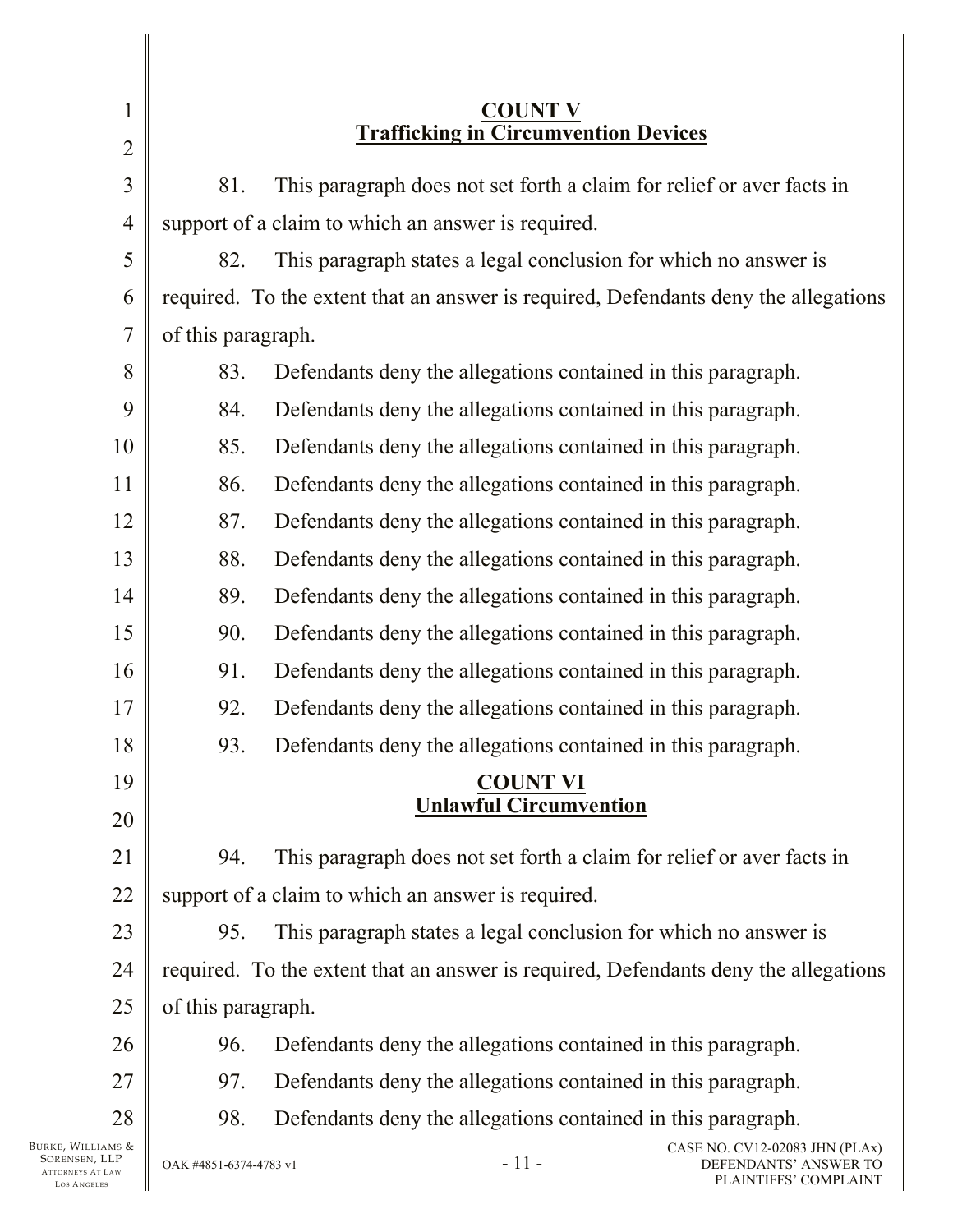| $\mathbf{1}$                       | Defendants deny the allegations contained in this paragraph.<br>99.                         |  |  |  |
|------------------------------------|---------------------------------------------------------------------------------------------|--|--|--|
| $\overline{2}$                     | Defendants deny the allegations contained in this paragraph.<br>100.                        |  |  |  |
| 3                                  | Defendants deny the allegations contained in this paragraph.<br>101.                        |  |  |  |
| $\overline{4}$                     | Defendants deny the allegations contained in this paragraph.<br>102.                        |  |  |  |
| 5                                  | <b>COUNT VII</b>                                                                            |  |  |  |
| 6                                  | <b>Breach Of ToU and EULA</b>                                                               |  |  |  |
| 7                                  | This paragraph does not set forth a claim for relief or aver facts in<br>103.               |  |  |  |
| 8                                  | support of a claim to which an answer is required.                                          |  |  |  |
| 9                                  | 104. Defendants deny the allegations contained in this paragraph.                           |  |  |  |
| 10                                 | <b>COUNT VIII</b>                                                                           |  |  |  |
| 11                                 | <b>Intentional Interference with Contractual Relations</b>                                  |  |  |  |
| 12                                 | This paragraph does not set forth a claim for relief or aver facts in<br>105.               |  |  |  |
| 13                                 | support of a claim to which an answer is required.                                          |  |  |  |
| 14                                 | 106. Defendants deny that they have knowledge of, reviewed, or consented                    |  |  |  |
| 15                                 | to any "Terms of Use" or "End User License Agreement" in connection with the                |  |  |  |
| 16                                 | "Combat Arms" video game. To the extent this paragraph contains other allegations,          |  |  |  |
| 17                                 | Defendants deny the allegations in this paragraph as Defendants lack knowledge or           |  |  |  |
| 18                                 | information sufficient to form a belief about the truth of the allegations.                 |  |  |  |
| 19                                 | This paragraph states a legal conclusion for which no answer is<br>107.                     |  |  |  |
| 20                                 | required. To the extent that an answer is required, Defendants deny the allegations         |  |  |  |
| 21                                 | of this paragraph.                                                                          |  |  |  |
| 22                                 | Defendants deny the allegations contained in this paragraph.<br>108.                        |  |  |  |
| 23                                 | Defendants deny the allegations contained in this paragraph.<br>109.                        |  |  |  |
| 24                                 | Defendants deny the allegations contained in this paragraph.<br>110.                        |  |  |  |
| 25                                 | Defendants deny the allegations contained in this paragraph.<br>111.                        |  |  |  |
| 26                                 | Defendants deny the allegations contained in this paragraph.<br>112.                        |  |  |  |
| 27                                 | $\frac{1}{2}$                                                                               |  |  |  |
| 28                                 | $/ \! / \! /$                                                                               |  |  |  |
| Burke, Williams &<br>SORENSEN, LLP | CASE NO. CV12-02083 JHN (PLAx)<br>$-12-$<br>DEFENDANTS' ANSWER TO<br>OAK #4851-6374-4783 v1 |  |  |  |

SORENSEN, LLP ATTORNEYS AT LAW LOS A NGELES

 $\parallel$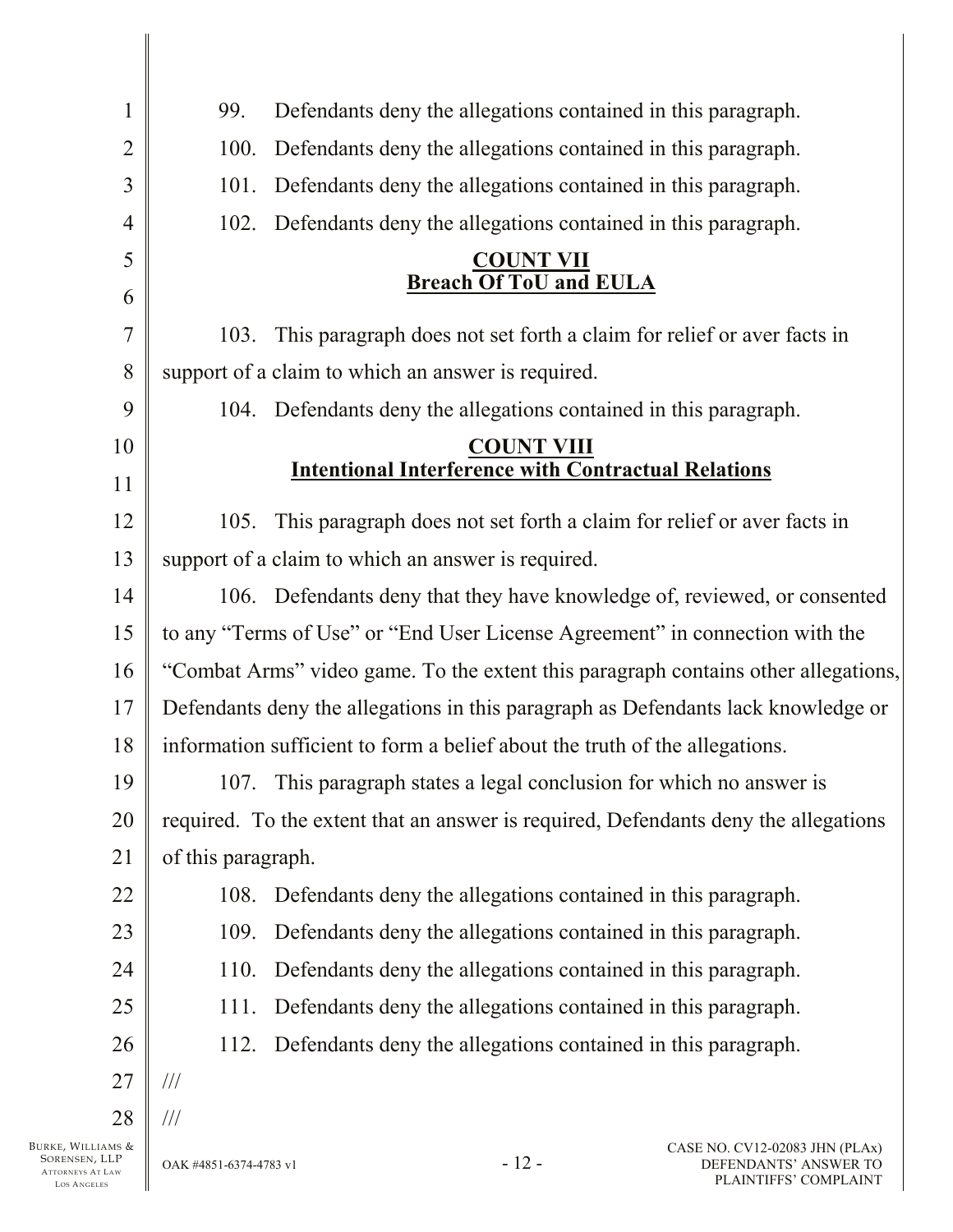| $\mathbf{1}$                                                                 | <b>COUNT IX</b>                                                                                                      |  |  |  |
|------------------------------------------------------------------------------|----------------------------------------------------------------------------------------------------------------------|--|--|--|
| $\overline{2}$                                                               | <b>Unfair Competition</b>                                                                                            |  |  |  |
| $\overline{3}$                                                               | This paragraph does not set forth a claim for relief or aver facts in<br>113.                                        |  |  |  |
| $\overline{4}$                                                               | support of a claim to which an answer is required.                                                                   |  |  |  |
| 5                                                                            | 114. Defendants deny the allegations contained in this paragraph.                                                    |  |  |  |
| 6                                                                            | <b>Affirmative Defenses</b>                                                                                          |  |  |  |
| $\overline{7}$                                                               | Defendants for their affirmative defenses state as follows:                                                          |  |  |  |
| 8                                                                            | Plaintiffs' Complaint fails to state any claim upon which relief can be<br>1.                                        |  |  |  |
| 9                                                                            | granted.                                                                                                             |  |  |  |
| 10                                                                           | 2.<br>The Court lacks jurisdiction over the subject matter of this action                                            |  |  |  |
| 11                                                                           | because Plaintiffs lack statutory and Article III standing to bring this action.                                     |  |  |  |
| 12                                                                           | 3 <sub>1</sub><br>The Court lacks personal jurisdiction over the Defendants.                                         |  |  |  |
| 13                                                                           | This District is an improper venue for Plaintiffs' to bring their claims.<br>4.                                      |  |  |  |
| 14                                                                           | The Plaintiffs' copyright infringement claims are barred by 17 U.S.C.<br>5.                                          |  |  |  |
| 15                                                                           | $411(a)$ .                                                                                                           |  |  |  |
| 16                                                                           | One or both of the Plaintiffs do not own the copyright in the "Combat"<br>6.                                         |  |  |  |
| 17                                                                           | Arms" video game and therefore lack standing to bring the claims in this Complaint                                   |  |  |  |
| 18                                                                           | based on such ownership.                                                                                             |  |  |  |
| 19                                                                           | One or both of the Plaintiffs do not have an exclusive license to the<br>7.                                          |  |  |  |
| 20                                                                           | copyright in the "Combat Arms" video game as required to maintain this action and                                    |  |  |  |
| 21                                                                           | therefore lack standing to bring the claims in this Complaint based on such                                          |  |  |  |
| 22                                                                           | ownership.                                                                                                           |  |  |  |
| 23                                                                           | Some or all of the software or other works cited in Plaintiffs'<br>8.                                                |  |  |  |
| 24                                                                           | Complaint constitute unprotectable ideas, systems, principles, or discoveries.                                       |  |  |  |
| 25                                                                           | 9.<br>Plaintiffs' claims are barred by 17 U.S.C. $\S$ 1201(f)(2).                                                    |  |  |  |
| 26                                                                           | 10.<br>Plaintiffs' claims are barred by the doctrine of fair use and 17 U.S.C.                                       |  |  |  |
| 27                                                                           | § 107.                                                                                                               |  |  |  |
| 28                                                                           | Plaintiffs' claims are barred by the doctrine of copyright misuse.<br>11.                                            |  |  |  |
| Burke, Williams &<br>SORENSEN, LLP<br><b>ATTORNEYS AT LAW</b><br>LOS ANGELES | CASE NO. CV12-02083 JHN (PLAx)<br>$-13-$<br>DEFENDANTS' ANSWER TO<br>OAK #4851-6374-4783 v1<br>PLAINTIFFS' COMPLAINT |  |  |  |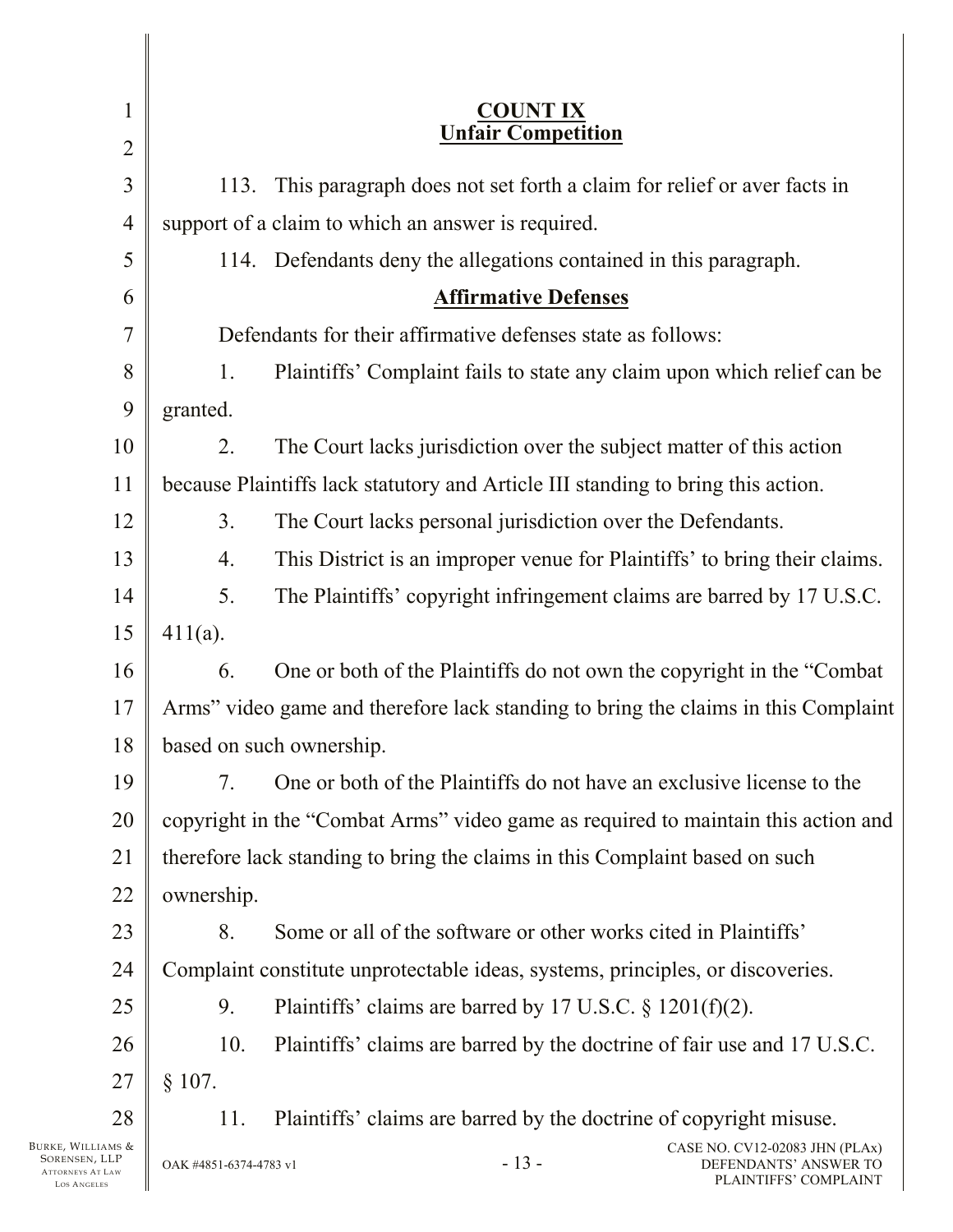| 1              | 12.                                                                                   | Plaintiffs' claims are barred due to an implied license.                                         |  |
|----------------|---------------------------------------------------------------------------------------|--------------------------------------------------------------------------------------------------|--|
| $\overline{2}$ | 13.                                                                                   | Plaintiffs' unfair competition and business practices claims are                                 |  |
| 3              |                                                                                       | preempted by federal law to the extent they are coextensive with Counts 1-6.                     |  |
| $\overline{4}$ | 14.                                                                                   | Plaintiffs' "Terms of Use" and "End User License Agreement" are                                  |  |
| 5              |                                                                                       | contrary to the public policy of the State of California and therefore unenforceable.            |  |
| 6              | 15.                                                                                   | Plaintiffs' "Terms of Use" and "End User License Agreement" are                                  |  |
| 7              | unconscionable and therefore unenforceable.                                           |                                                                                                  |  |
| 8              | 16.                                                                                   | Plaintiff's action is barred by § 338 of the California Code of Civil                            |  |
| 9              | Procedure.                                                                            |                                                                                                  |  |
| 10             | 17.                                                                                   | Plaintiff's action is barred by § 1572 of the California Civil Code.                             |  |
| 11             | 18.                                                                                   | Plaintiffs have suffered no damages from the acts of Defendants.                                 |  |
| 12             | 19.                                                                                   | Defendants played no role in creating the software and other materials                           |  |
| 13             | that Plaintiffs allege to be infringing, therefore they cannot be legally responsible |                                                                                                  |  |
| 14             | for such material.                                                                    |                                                                                                  |  |
| 15             | 20.                                                                                   | Defendants exercised no control over users of the website located at or                          |  |
| 16             |                                                                                       | accessed via the domain name <gameanarchy.com>. They are therefore not legally</gameanarchy.com> |  |
| 17             | responsible for the actions of those users.                                           |                                                                                                  |  |
| 18             | 21.                                                                                   | Plaintiffs' claims are barred by the applicable statute of limitations.                          |  |
| 19             | 22.                                                                                   | Plaintiffs' claims are barred by the doctrine of laches.                                         |  |
| 20             | 23.                                                                                   | Plaintiffs' claims are barred by the doctrine of acquiescence.                                   |  |
| 21             | 24.                                                                                   | Plaintiffs' claims are barred by the doctrine of unclean hands.                                  |  |
| 22             | 25.                                                                                   | Plaintiffs' claims are barred by the doctrine of estoppel.                                       |  |
| 23             | 26.                                                                                   | Plaintiffs' claims are barred by waiver.                                                         |  |
| 24             | 27.                                                                                   | Defendants reserve the right to assert additional affirmative defenses                           |  |
| 25             |                                                                                       | based upon further investigation and discovery.                                                  |  |
| 26             |                                                                                       | <b>WHEREFORE, the Defendants respectfully pray the Court as follows:</b>                         |  |
| 27             |                                                                                       | 1. That the Court dismiss the Complaint for failure to state a claim upon                        |  |
| 28             |                                                                                       | which relief can be granted;                                                                     |  |
|                |                                                                                       | $\cap$ A CE NIO $\sim$ CV12 02022 THN (DI Av)                                                    |  |

BURKE, WILLIAMS & SORENSEN, LLP ATTORNEYS AT LAW LOS A NGELES

Ι

Π